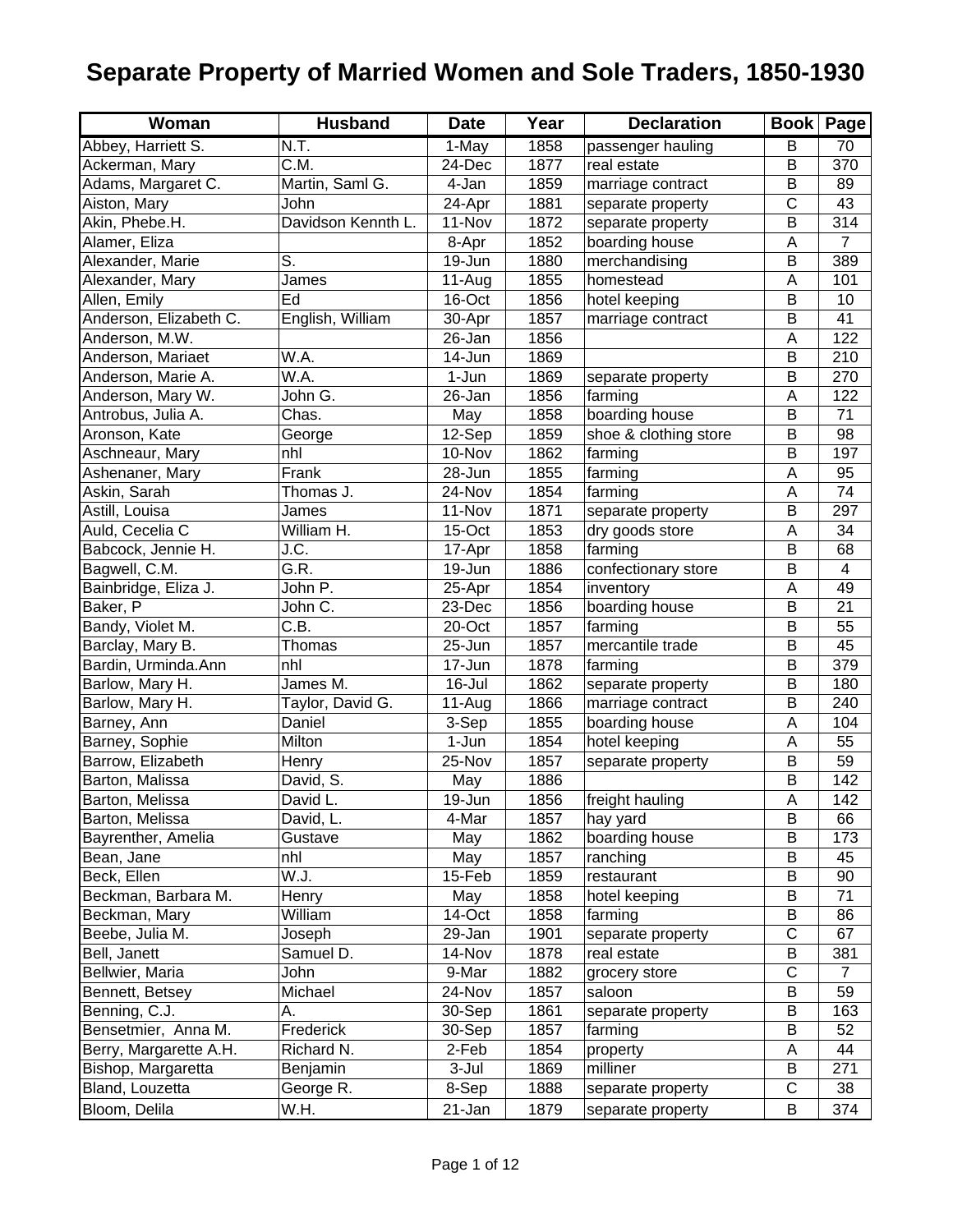| Woman                  | <b>Husband</b>   | <b>Date</b>          | Year | <b>Declaration</b>       |                       | <b>Book Page</b> |
|------------------------|------------------|----------------------|------|--------------------------|-----------------------|------------------|
| Borrodaile, Mary E.    | George           | 14-Aug               | 1856 | separate property        | В                     | 17               |
| Bosler, Elizabeth Jane | John             | 14-Dec               | 1852 | withdrew her sole trader | A                     | 15               |
| Bouvier, Mona          | Louis            | 9-Dec                | 1861 | merchandising            | B                     | 167              |
| Brannan, Anne          | William          | 11-Jan               | 1860 | buying & selling food    | B                     | 115              |
| Brawn, Olive H.        | Lorin            | $\overline{2}$ 4-Aug | 1876 | farming                  | B                     | 353              |
| Brown, Elizabeth       | Barrow, Henry    | 25-Nov               | 1857 | marriage contract        | В                     | 59               |
| Bryant, Ellen          | John L.          | 27-Feb               | 1877 | separate property        | B                     | 361              |
| Buckhont, T.L.         | Wadsworth, W.    | 8-Mar                | 1859 | marriage contract        | B                     | 103              |
| Buckow, Elise          | E.F.             | $25 - Aug$           | 1884 | separate property        | C                     | 22               |
| Burbank, J.H.          | P.D.             | 23-Mar               | 1860 | real estate              | B                     | 118              |
| Burns, Nancy           | Kirkpatrick, J.  | May                  | 1877 | separate property        | B                     | 369              |
| Burns, Sarah A.        | Abner B.         | 13-Aug               | 1881 | separate property        | $\overline{\text{c}}$ | 4                |
| Burris, Mary           | Wm.              | 1-Oct                | 1860 | farming                  | B                     | 137              |
| Burwin, Caroline       | Louis            | 14-Aug               | 1854 | dry goods store          | A                     | 61               |
| Caldwell, M.M.         | S.R.             | 5-Jun                | 1856 |                          | A                     | 137              |
| Caldwell, Mary M.      | L.R.             | 16-Oct               | 1854 | property                 | A                     | 69               |
| Caldwell, Mary M.      | L.R.             | 5-Jun                | 1856 | farming                  | A                     | 137              |
| Callendine, Emma W.    | John P.          | 31-Jul               | 1897 | separate property        | C                     | 65               |
| Caples, Mary C.        | nhl              | 1-Nov                | 1886 | separate property        | C                     | 35               |
| Carlisle, Hannah       | Samuel           | 1-Nov                | 1854 | property                 | A                     | 71               |
| Carlisle, Hannah       | Samuel           | 6-Nov                | 1854 | farming                  | A                     | 72               |
| Carpenter, Harriet     | Brokaw, J.E.     | 29-Sep               | 1859 | inventory                | В                     | 100              |
| Carpenter, Harriet     | Brokaw, J.E.     | 29-Sep               | 1859 | marriage contract        | В                     | 101              |
| Casswell, Mary Jane    | Lockett, Richard | 30-Dec               | 1854 | provisionary note        | A                     | 78               |
| Caster, Johanna        | Manuel           | 21-Jun               | 1900 | separate property        | C                     | 66               |
| Chandler, Harriett B.  |                  | 22-Aug               | 1860 | separate property        | B                     | 132              |
| Chapman,               | George           | 31-Jul               | 1856 | homestead                | B                     | 1                |
| Chappell, Elizabeth    | A.J.             | $29-Sep$             | 1856 | saloon                   | B                     | 5                |
| Churchill, Hattie E.   | G.W.             | 10-Nov               | 1904 | separate property        | C                     | 67               |
| Clark, Katie E.        | J.L.             | 4-Dec                | 1891 | dairy                    | $\overline{\text{c}}$ | 47               |
| Clark, Mary            | David S.         | 5-Nov                | 1853 | drayage company          | A                     | 37               |
| Cleaves, Antonia M.    | T.J.             | 13-Jul               | 1860 | bees & honey farming     | B                     | 125              |
| Cloutman, Mary J.      | Joseph F.        | 20-Jan               | 1857 | boarding house           | B                     | 35               |
| Coffey, Margaret       | Michael          | $6 - Aug$            | 1860 | real estate              | B                     | 131              |
| Collins, Mary          | William          | $2-Mar$              | 1854 | boarding house           | A                     | 46               |
| Connell, Eliza         | Charles M.       | 3-Oct                | 1873 | real estate              | B                     | 321              |
| Conner, Isabella       | William J.       | 10-Jan               | 1854 | property                 | A                     | 43               |
| Conrad, Maria          | John             | 18-Sep               | 1860 | merchandising            | B                     | 136              |
| Constein, Henrietta    | Α.               | May                  | 1865 | general merchandise      | B                     | 225              |
| Cooper, Elizabeth      | George           | 28-Apr               | 1854 | saloon                   | Α                     | 50               |
| Cooper, Elizabeth      | George           | 7-Jan                | 1860 | keeping bar              | B                     | 116              |
| Cooper, Elizabeth      | George           | 13-Aug               | 1861 | grocery store            | B                     | 160              |
| Cooper, Elizabeth      | George           | 13-Oct               | 1862 | separate property        | B                     | 189              |
| Cooper, Mattie A.      | Samuel A.        | 6-Nov                | 1896 | separate property        | C                     | 64               |
| Cormick, Minna         | Joseph           | 13-Nov               | 1876 | farming                  | B                     | 357              |
| Cornwall, Altana       | M.A.             | 24-Aug               | 1858 | farming                  | B                     | 81               |
| Costello, Mary A.      | Thomas           | 16-Feb               | 1859 | boarding house           | B                     | 90               |
| Covilland, Mary M.     |                  | 20-Feb               | 1862 | separate property        | B                     | 170              |
| Cropp, Emma            | William          | 25-Nov               | 1904 | bakery                   | $\mathsf{C}$          | 68               |
| Cummings, Ann G.       | A.H.             | 26-Apr               | 1860 | farming                  | B                     | 118              |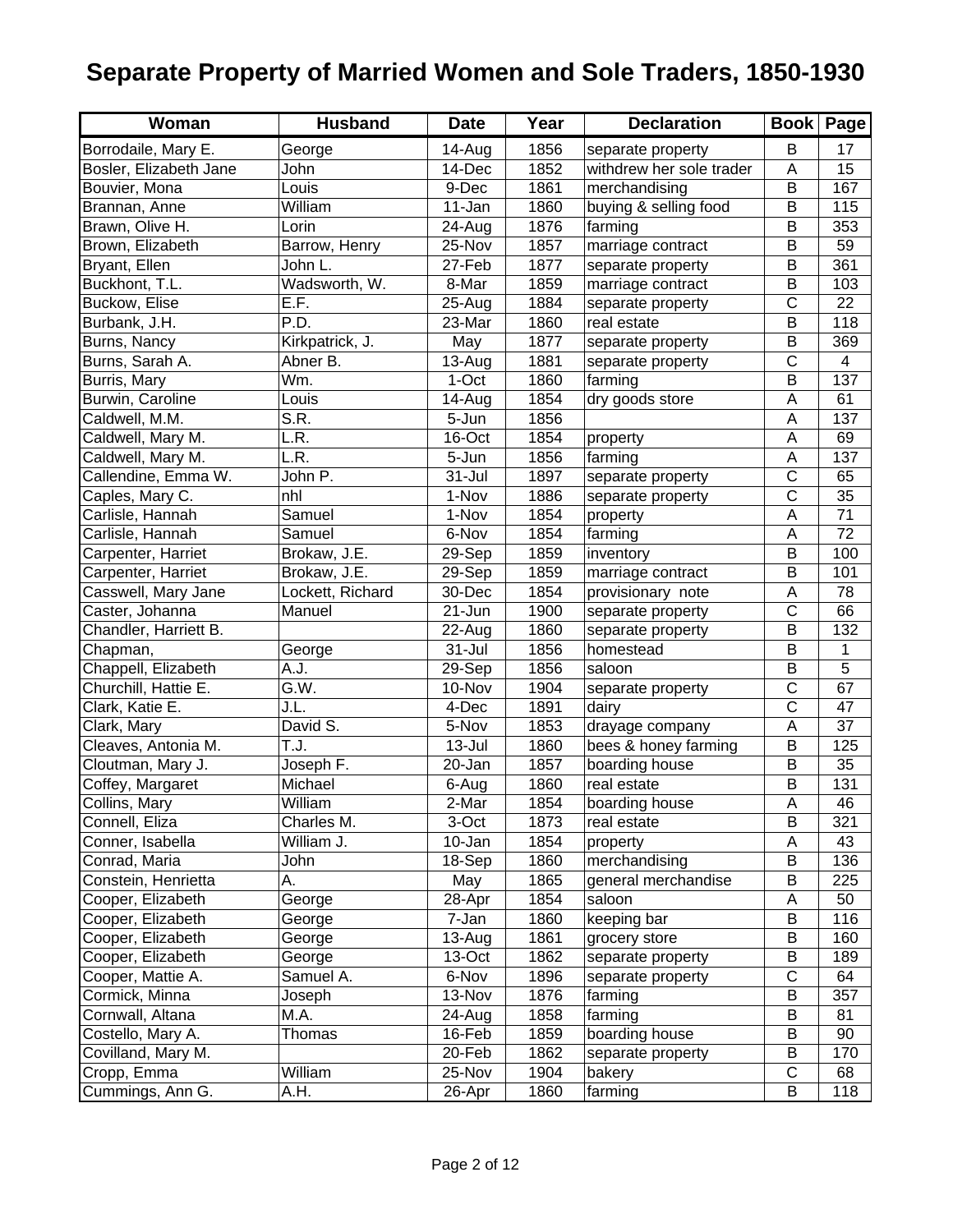| Woman                 | <b>Husband</b>       | <b>Date</b> | Year | <b>Declaration</b>  |   | <b>Book Page</b>        |
|-----------------------|----------------------|-------------|------|---------------------|---|-------------------------|
| Curchill, Amelia      | nhl                  | 13-Nov      | 1883 | boarding house      | C | 21                      |
| Currier, Elmia H.     | N.T.                 | May         | 1868 | separate property   | B | 251                     |
| Curry, Susan          | Elias S.             | 7-Oct       | 1858 | farming             | B | 84                      |
| Curtis, Clara M.      | Satterfield, D.D.    | 28-Oct      | 1863 | marriage contract   | B | 207                     |
| Dammie, Mary Ann      | Phillip              | 22-Apr      | 1870 | boarding house      | B | 277                     |
| Damon, Carolina       | Davenport, W.H.      | $19 - Jan$  | 1857 | separate property   | B | 34                      |
| Damon, Caroline       | Davenport, W.H.      | 2-Jan       | 1857 | separate property   | B | 26                      |
| Davidson, Minnia      | Morris               | 26-Sep      | 1859 | confectionary store | B | 99                      |
| Davidson, Minnia      | <b>Morris</b>        | 26-Sep      | 1859 | inventory           | B | 100                     |
| Day, Mary J.          | James T.             | 24-Dec      | 1860 | farming             | B | 143                     |
| Day, Mary J.          | James T.             | 20-Oct      | 1862 | separate property   | B | 194                     |
| DeHaan, Frances       | Meyer                | 5-Jan       | 1853 | banking             | A | 16                      |
| DelAguila, Manuela    | George               | 18-Jul      | 1865 | separate property   | B | 229                     |
| Denman, Charles Lewis |                      | 23-Jul      | 1851 | marriage contract   | A | 1                       |
| Denman, Francis       | <b>Charles Lewis</b> | 28-Nov      | 1851 | inventory           | A | 10                      |
| Denman, Francis       | <b>Charles Lewis</b> | 28-Nov      | 1851 | marriage contract   | A | 8                       |
| Denman, Francis Maria |                      | 28-Apr      | 1852 | inventory           | A | $\overline{\mathbf{4}}$ |
| Denman, Francis Maria | <b>Charles Lewis</b> | 29-Apr      | 1852 | separate property   | A | 8                       |
| Detrick, Elizabeth    | A.G.                 | 9-May       | 1854 | farming             | A | 52                      |
| Devin, Eliza A.       | W.B.                 | 7-Jun       | 1895 | boarding house      | C | 59                      |
| Dillard, Mary J.      | C.W.                 | 6-Sep       | 1890 | separate property   | C | 44                      |
| Doane, Fanny          | Beard, Joseph        | 14-Oct      | 1856 | marriage contract   | B | $\overline{7}$          |
| Dodge, Emma A.        | E.R.                 | 8-Mar       | 1886 | glove factory       | C | 31                      |
| Dole, Phoebe E.       | E.                   | 6-Jul       | 1881 | merchandise         | C | 11                      |
| Donahoe, Catherine    | John W.              | 8-Jun       | 1876 | boarding house      | B | 349                     |
| Donnellan, Catherine  | John                 | 17-Jul      | 1872 | separate property   | B | 304                     |
| Dougherty, Rosa       | Daniel               | 28-Sep      | 1854 | property            | Α | 68                      |
| Dougherty, S.A.       | William              | 8-Oct       | 1860 | milliner            | B | 139                     |
| Drummand, Lucy A.     | John                 | 6-Jul       | 1853 | real estate         | Α | 31                      |
| Dryer, Margaret       | William              | 25-Oct      | 1862 | divorce             | B | 195                     |
| Ebert, Frederica      | Ernest               | 25-Jul      | 1875 | tailor shop         | B | 327                     |
| Einstein, Inlia       | Morris               | 20-Dec      | 1854 | dry goods store     | A | 76                      |
| Eisenmenger, Babetta  | Henry                | 2-Jul       | 1858 | hotel keeping       | B | 76                      |
| Eisenmenger, Babetta  | Henry                | 24-Jun      | 1858 | inventory           | B | 76                      |
| Eisenmenger, Babetta  | Henry                | 3-Jul       | 1858 | separate property   | B | 77                      |
| Eisenmenger, Barbara  | <b>Martin Angus</b>  | 25-Jan      | 1872 | marriage contract   | B | 298                     |
| Eisenmenger, Henry    |                      | May         | 1856 | homestead           | Α | 133                     |
| Eisenmenger, Henry    |                      | 26-Apr      | 1856 | homestead           | A | 134                     |
| Eiser, Babetta        | Augustus             | 23-Oct      | 1855 | milliner            | A | 112                     |
| Eiser, Babetta        | Augustus             | 24-Oct      | 1855 |                     | A | 112                     |
| Ely, Elizabeth        | B.E.S.               | 29-Dec      | 1855 |                     | A | 120                     |
| Ely, Elizabeth E.     | B.E.S.               | 29-Dec      | 1855 | mining publishing   | A | 120                     |
| English, Elizabeth C. | Wm. G.               | 1-May       | 1857 | inventory           | B | 42                      |
| Ennor, Amelia         | Thomas               | 2-Jan       | 1856 | boarding house      | Α | 121                     |
| Ennor, Amelia         | Thos.                | 2-Jan       | 1856 |                     | Α | 121                     |
| Eppenger, Margaret    | Louis                | 30-Jan      | 1860 |                     | B | 129                     |
| Evans, Francis L.     | George               | 24-Apr      | 1861 | hotel keeping       | B | 156                     |
| Fales, Elizabeth      | John Senior          | 16-Jun      | 1860 | farming             | B | 120                     |
| Fash, Maria           | Alexander H.         | 19-Nov      | 1853 | boarding house      | Α | 38                      |
| Feldheim, Emily       | nhl                  | 26-Jun      | 1878 | fancy groceries     | В | 371                     |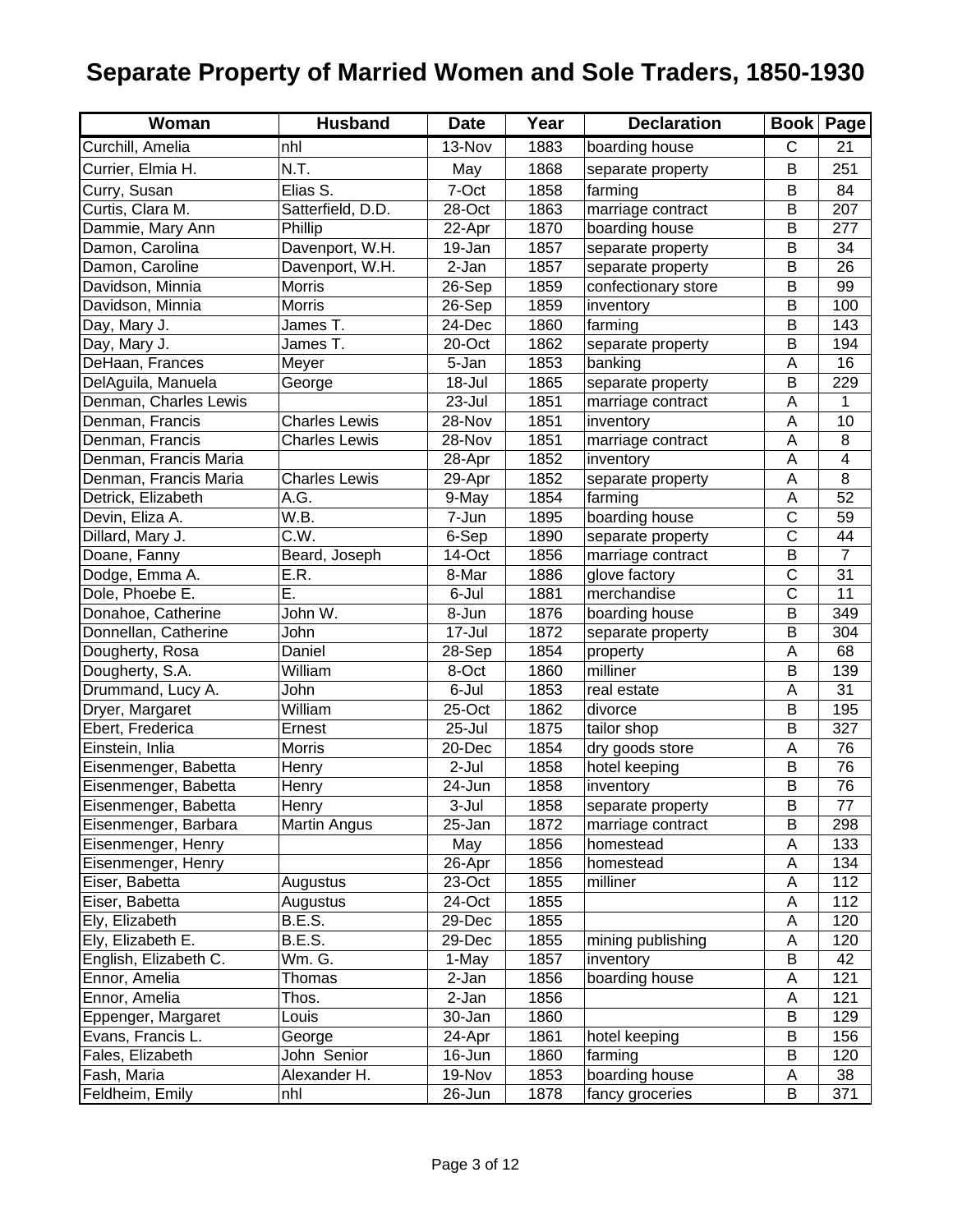| Woman                   | <b>Husband</b>     | <b>Date</b>          | Year | <b>Declaration</b>      |                       | <b>Book   Page</b> |
|-------------------------|--------------------|----------------------|------|-------------------------|-----------------------|--------------------|
| Felker, Antonette       | Henry              | 24-Jul               | 1855 | farming                 | A                     | 99                 |
| Flanigan, Sarah C.      | Thomas B.          | May                  | 1853 | dress making            | A                     | 28                 |
| Fleishhacker, G.        | Samuel             | 17-Apr               | 1856 |                         | A                     | 133                |
| Flieshbacker, Georgiana | Samuel             | 16-Apr               | 1856 | grocery store           | Α                     | 133                |
| Flinn, Margaret         | Conner, James      | 3-Sep                | 1872 | marriage contract       | B                     | 308                |
| Flint, Ella J.          | Thomas B,          | 24-Sep               | 1888 | separate property       | $\overline{\text{c}}$ | 39                 |
| Fortman, Jennie         | nhl                | $23$ -Jan            | 1892 | separate property       | $\overline{\text{c}}$ | 50                 |
| Foster, Eliza           | Johnson, L.A.      | 22-Jan               | 1864 | marriage contract       | B                     | 215                |
| Foster, Eliza T.        | Wm. H.             | 16-Jul               | 1860 | merchandising           | B                     | 126                |
| Fox, Nellie             | John               | 14-Oct               | 1885 | separate property       | $\mathsf{C}$          | 25                 |
| Frank, Jeanette         | Phillip            | 7-Nov                | 1855 | saloon                  | A                     | 115                |
| Frank, Jeanette         | Phillip            | 7-Nov                | 1855 |                         | B                     | 115                |
| Freshour, H.A.          | Thos.              | 20-Mar               | 1856 |                         | A                     | 128                |
| Freshowr, Harriett A.   | Thomas             | 20-Mar               | 1856 | real estate             | A                     | 127                |
| Freshowr, Harriett A.   | Thomas             | 20-Mar               | 1856 | inventory               | A                     | 128                |
| Friedman, Sarah         | Charles            | 24-Nov               | 1852 | dry goods store         | A                     | 14                 |
| Friehour, H.A.          | Thos.              | 20-Mar               | 1856 |                         | Α                     | 127                |
| Friend, Charlotte       | William            | 13-Mar               | 1855 | property                | A                     | 81                 |
| Friend, Charlotte       | William            | 12-Mar               | 1855 | shop keeper             | Α                     | 83                 |
| Frieroro, Mary A.       | Angus (estate)     | 4-Jun                | 1855 | homestead               | A                     | 91                 |
| Gage, Maria L.          | Alphonso           | 21-Apr               | 1856 | real estate             | A                     | 142                |
| Gage, Marial L.         | Alphonso           | 20-Jun               | 1856 |                         | A                     | 142                |
| Garvin, Mary            | John               | 18-Feb               | 1859 | restaurant              | B                     | 91                 |
| Gay, Mandana            |                    | 21-Sep               | 1852 | sawing & selling lumber | Α                     | 12                 |
| Gaylord, Sarah          | Daniel             | $9-May$              | 1856 | farming                 | A                     | 135                |
| Gaylord, Sarah          | Daniel             | May                  | 1856 |                         | A                     | 132                |
| Gilbert, Mary E.        | Julius G.          | 10-Jun               | 1853 | farming                 | A                     | 29                 |
| Gilbert, Sadie          | H.R.               | 6-Mar                | 1908 | hotel                   | $\overline{\text{c}}$ | 71                 |
| Gillespie, Eugenia      |                    | 18-Apr               | 1851 | property                | A                     | 4                  |
| Gish, Margaret          | JacobW.            | 27-Oct               | 1854 | newspaper               | A                     | 71                 |
| Glascock, Henrietta M.  | Peter S.           | $\overline{27}$ -Jan | 1880 | separate property       | B                     | 387                |
| Glasscock, H            | P.L.               | 25-Jun               | 1880 |                         | B                     | 357                |
| Goethe, Harriet Alice   | M.A.               | $\overline{10}$ -Aug | 1876 | music teacher           | B                     | 355                |
| Goff, Hannah Jane       | Charlea P.         | 12-Oct               | 1858 | separate property       | B                     | 85                 |
| Goff, Hannah Jane       | Chas. P            | 28-Oct               | 1858 | farming                 | B                     | 87                 |
| Goff, Hannah Jane       | Chas. P.           | 6-Mar                | 1861 | separate property       | B                     | 150                |
| Goff, Hannah Jane       | Chas. P.           | 13-Mar               | 1861 | farming                 | B                     | 151                |
| Goff, Hannah Jane       | Chas. P.           | 22-Mar               | 1861 | cancel sole trader      | B                     | 152                |
| Good, Jane              | John               | 7-Jul                | 1855 | farming                 | Α                     | 98                 |
| Good, Jane              | John               | 24-Sep               | 1855 | farming                 | A                     | 106                |
| Gooderjohn, Julia       | Julius             | 17-Nov               | 1875 | separate property       | B                     | 341                |
| Gossner, Wallburger     | <b>Bartholemew</b> | 27-Sep               | 1855 | mfg.billiard tables     | A                     | 106                |
| Graham, Matilda         | Walter             | 14-Feb               | 1855 | hotel keeping           | A                     | 81                 |
| Grigsby, Laura F.       | James P.           | 26-Sep               | 1889 | separate property       | C                     | 41                 |
| Grogan, Margaret        | Michael            | 24-Apr               | 1862 |                         | B                     | 173                |
| Hailman, Jennie R.      | Peter A.           | 13-Sep               | 1858 | real estate             | B                     | 83                 |
| Hall, Catherine A.      | E.S.               | 8-Feb                | 1858 | ranching                | B                     | 64                 |
| Hall, Mary Louise       | B.F.               | 28-Aug               | 1855 | farming                 | Α                     | 103                |
| Harding, Josephine      | Joshua             | 21-Jul               | 1855 | farming                 | Α                     | 101                |
| Harding, Mary           | Joshua             | May                  | 1866 | inventory               | В                     | 238                |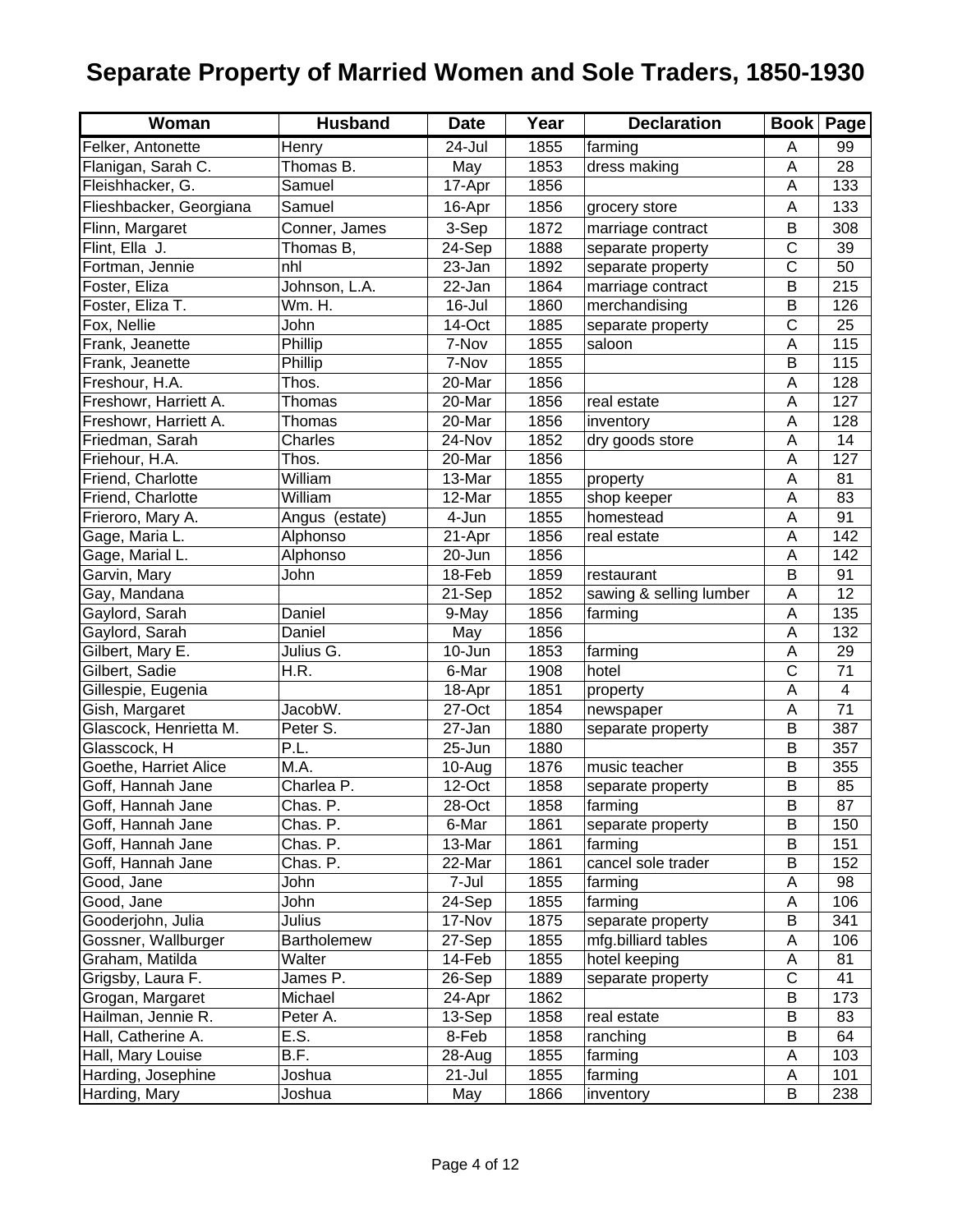| Woman                      | <b>Husband</b>       | <b>Date</b> | Year | <b>Declaration</b> | <b>Book</b>           | Pagel |
|----------------------------|----------------------|-------------|------|--------------------|-----------------------|-------|
| Harding, Mary              | Joshua               | 24-Feb      | 1868 | separate property  | В                     | 250   |
| Hargrave, Caroline (Smith) | Henry                | May         | 1855 | separate property  | A                     | 88    |
| Harker, Mary A.            | J.W.                 | 21-Oct      | 1854 | dry goods store    | A                     | 75    |
| Harrington, Sarah          | C.C.                 | 25-Feb      | 1859 | ranching           | B                     | 93    |
| Harris, Sabrina J.         | Ratcliffe, W.W.      | 15-Mar      | 1858 | separate property  | B                     | 66    |
| Hartsough, Susan           | D.B.                 | 10-Jun      | 1856 | hotel keeping      | A                     | 141   |
| Hartsough, Susan           | D.B.                 | 10-Jun      | 1856 |                    | A                     | 141   |
| Haskell, Rachel H.         | D.H.                 | 8-Jan       | 1857 | separate property  | B                     | 27    |
| Haskell, Susan             | J.E.                 | 9-Dec       | 1874 | boarding house     | B                     | 324   |
| Hastings, C.C.             | L.W.                 | 21-Jul      | 1851 | tavern & hotel     | A                     | 1     |
| Hawkins, Margaret.H.       | Moody, Marcus S.     | 24-Dec      | 1856 | marriage contract  | B                     | 22    |
| Hayoshi, Mikako            | nhl                  | 13-Feb      | 1918 | separate property  | $\mathsf{C}$          | 77    |
| Heall, Sarah               | James W.             | 30-Aug      | 1853 | hotel keeping      | A                     | 31    |
| Hearcy, L.A.               | nhl                  | 1-Feb       | 1870 | hotel keeping      | B                     | 276   |
| Hearcy, L.A.               | nhl                  | 17-Jan      | 1870 | hotel keeping      | В                     | 378   |
| Hein, Necoline C.          | Christian Jacob      | 21-Dec      | 1854 | milliner           | A                     | 84    |
| Henesey, Elizabeth         | <b>Patrick James</b> | 3-Dec       | 1879 | real estate        | В                     | 385   |
| Hennessy, Catherine        | John                 | 28 Apl      | 1868 | dairy farm         | B                     | 269   |
| Hermance, Sarah            | Levi                 | 9-Jun       | 1856 | inventory          | A                     | 139   |
| Hermans, Sarah             | Levi                 | 9-Jun       | 1856 |                    | A                     | 139   |
| Hesse, Gertrude            | Antone               | 31-Aug      | 1854 | farming            | A                     | 66    |
| Hewitt, Maria L.           | Mills, William       | 14-Oct      | 1861 | marriage contract  | B                     | 242   |
| Higgins, H.E.              | Jefferson            | 27-Feb      | 1856 |                    | Α                     | 125   |
| Higgins, Helena            | T. Jefferson         | 27-Jul      | 1856 | hotel keeping      | Α                     | 125   |
| Hightower, Emma E.         | R.F.                 | May         | 1887 | separate property  | $\overline{\text{c}}$ | 36    |
| Hinnigan, Elen A.          | Thomas               | 1-May       | 1855 | separate property  | A                     | 84    |
| Hoagland, Amelia           | Samuel               | 2-Feb       | 1861 | separate property  | B                     | 148   |
| Hoagland, Amelia           | Samuel               | $2-Feb$     | 1861 | hotel keeping      | B                     | 149   |
| Hobson, Isabel I.          | William D.           | 10-Jan      | 1854 | mining company     | A                     | 41    |
| Hockwell, Bridget          | nhl                  | 9-Feb       | 1867 | boarding house     | B                     | 249   |
| Hodgdon, Elmira C.         | Ambrose P.           | 12-Feb      | 1857 | inventory          | B                     | 37    |
| Hoey, Bridget              | Stoney, Leander L.   | May         | 1868 | marriage contract  | B                     | 252   |
| Hoffman, Sophie            | Augustus             | 6-Jul       | 1860 | mercantile trade   | В                     | 124   |
| Holl, Julia A.             | Holl, S. Solon       | $18 -$ Jul  | 1868 | separate property  | В                     | 255   |
| Holmes, M.E.               | A.J.                 | 6-Oct       | 1856 | boarding house     | B                     | 6     |
| Holmes, Sarah              | Elemuel O.           | 25-Jun      | 1859 | washing & ironing  | B                     | 95    |
| Holton, Clara H.           | H.H.                 | 19-Nov      | 1857 | boarding house     | В                     | 58    |
| Holvestal, Elizabeth       | John                 | 29-Dec      | 1856 | boarding house     | B                     | 24    |
| Honeywell, Louisa Matilda  | John                 | 28-Jun      | 1854 | farming            | A                     | 56    |
| Hoppe, Henretta            | Jacob                | 31-Jan      | 1862 | merchandising      | В                     | 168   |
| Horstman, Emma             | Christopher          | 22-Mar      | 1876 | merchandising      | В                     | 344   |
| Houston, Amelia Swift      |                      | 5-Sep       | 1854 | dry goods store    | Α                     | 67    |
| Howarth, Eliza B.          | Luke Barker          | 1-Oct       | 1855 |                    | A                     | 118   |
| Howarth, Eliza Barker      | Luke                 | 27-Sep      | 1855 | real estate        | A                     | 107   |
| Howell, Sarah (Morell)     | widow of John        | 23-Apr      | 1861 | separate property  | В                     | 155   |
| Hoyle, Ann L.              | John                 | 31-Dec      | 1870 | boarding house     | В                     | 295   |
| Hughesm Rosanna            | Keenan, John C.      | 20-Jan      | 1857 | marriage contract  | B                     | 30    |
| Hulse, Margaret            | nhl                  | 3-Aug       | 1857 | bakery             | B                     | 47    |
| Humphrey, Nancy A.         | Jones, M. Parker     | 21-Oct      | 1872 | separate property  | B                     | 311   |
| Hunt, Bridget              | Patrick              | 24-Feb      | 1856 | alehouse           | A                     | 124   |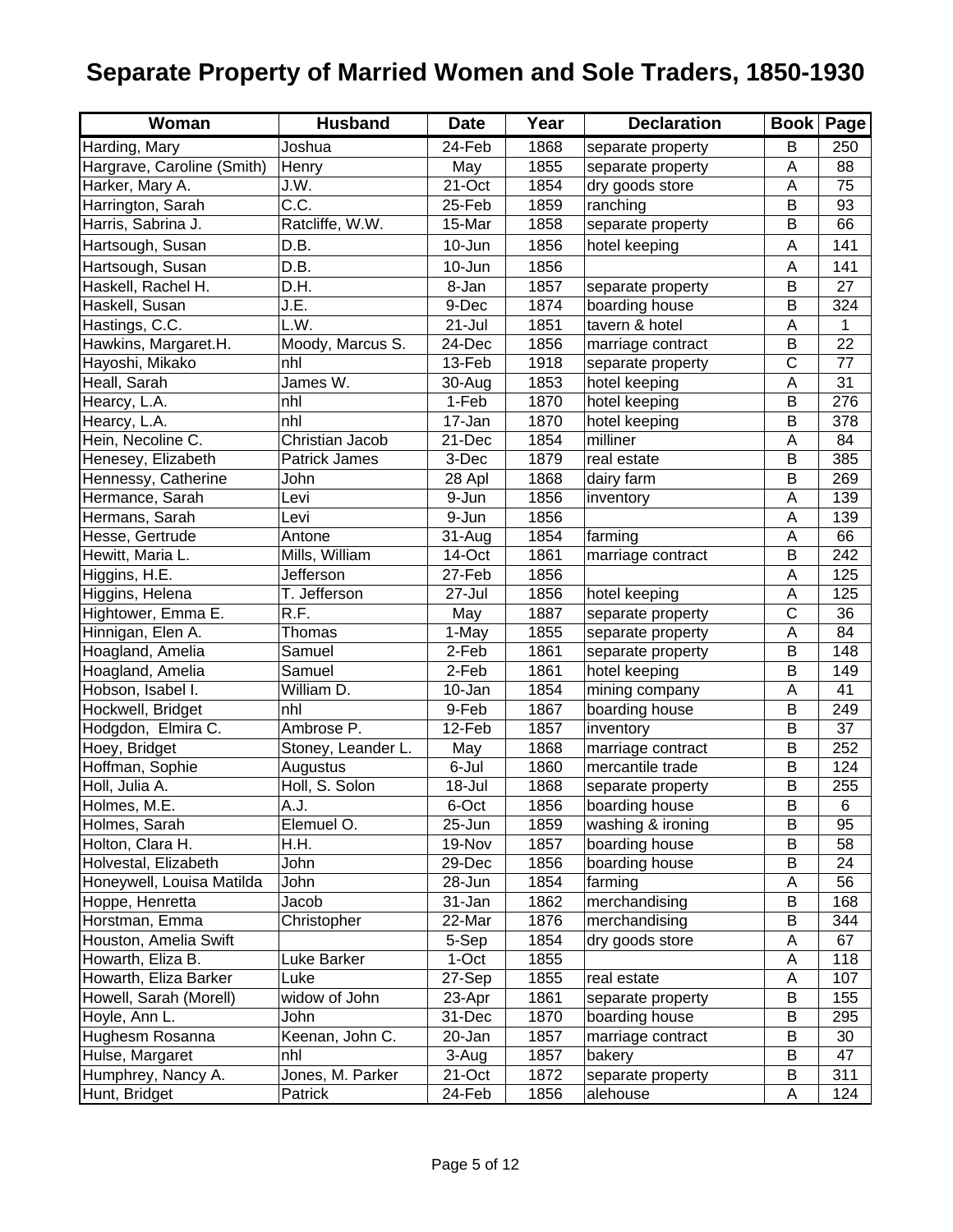| Woman                 | <b>Husband</b>            | <b>Date</b> | Year | <b>Declaration</b>  |                       | <b>Book Page</b> |
|-----------------------|---------------------------|-------------|------|---------------------|-----------------------|------------------|
| Hunt, Bridget         | Patrick                   | 27-Feb      | 1856 |                     | A                     | 124              |
| Hunter, Belinda       | Edward                    | 14-Apr      | 1854 | real estate         | A                     | 48               |
| Hurd, Susan M.        | Orlando                   | 19-Dec      | 1853 | farming             | A                     | 40               |
| Hutchings, Sarah A.   | Montgomery, R.C.          | 9-Nov       | 1865 | marriage contract   | B                     | 233              |
| Hutchinson, Nancy     | Wheat, Wm. A.             | 6-Jan       | 1866 | marriage contract   | B                     | 236              |
| Hyums, Hannah         | А.                        | 20-Mar      | 1862 | tobacco store       | B                     | 171              |
| Inman, Manerva        | Joseph                    | 3-Oct       | 1859 | ranching            | B                     | 103              |
| Jackson, Elizabeth    | Α.                        | 25-Jun      | 1855 | hotel keeping       | A                     | 94               |
| Jacoby, Sarah         | David                     | 20-Nov      | 1852 | dry goods store     | A                     | 14               |
| Johnson, Amelia       | Herman                    | 10-Dec      | 1859 | farming             | B                     | 112              |
| Johnson, Celestia     | Sylverster                | $18-Sep$    | 1883 | hotel               | $\mathsf{C}$          | 19               |
| Johnson, Ernistina    | Frank                     | 29-Nov      | 1905 | separate property   | C                     | 70               |
| Johnson, Margaret     | William E.                | 24-Mar      | 1855 | farming             | Α                     | 82b              |
| Johnson, S.J.         | John                      | 21-Nov      | 1870 | dress making        | B                     | 293              |
| Jones, Hannah         | William W.                | 28-Nov      | 1857 | boarding house      | В                     | 62               |
| Jones, Jane           | Henry M.                  | 26-Apr      | 1861 | farming             | B                     | 157              |
| Jones, Jane C.        | Henry M.                  | $12-Sep$    | 1865 | boarding house      | B                     | 232              |
| Jones, Mary           | David                     | 6-May       | 1854 | hotel keeping       | A                     | 51               |
| Joseph, C.            | M.A.                      | 12-Jan      | 1856 |                     | Α                     | 121              |
| Joseph, Camelia       | Michael                   | 12-Jan      | 1856 | dry goods store     | A                     | 121              |
| Junes, M.C.           | Joseph M.                 | May         | 1857 | ranching            | B                     | 44               |
| Kadel, Margaret       | nhl                       | 20-Oct      | 1862 | farming             | B                     | 192              |
| Kallon, Mary          | Joseph                    | 23-Feb      | 1859 | ranching            | B                     | 92               |
| Karcher, Frances      | Matthew                   | 11-Jan      | 1861 | bakery              | B                     | 146              |
| Kauffman, Emma        | Jacob                     | 11-Feb      | 1893 | merchandise         | $\overline{\text{c}}$ | 56               |
| Kavanaugh, Ellen M.   | William J.                | 17-Oct      | 1891 | separate property   | $\overline{\text{c}}$ | 46               |
| Keans, Mary A.        | Dallas A.                 | $2$ -May    | 1853 | dairy business      | A                     | 26               |
| Keithly, Jeanette     | Lewis                     | $8-$ Sep    | 1857 | separate property   | B                     | 49               |
| Keller, Elizabeth     | Michael                   | 19-Jul      | 1855 | grocery store       | A                     | 100              |
| Keller, Louisa        | Leonard                   | 23-Apr      | 1854 | public house        | A                     | 49               |
| Kellogg, Mary Dorsey  | James                     | 11-Jun      | 1855 | milliner            | A                     | 92               |
| Kelly, Elizabeth      | Edward                    | 26-Nov      | 1860 | farming             | B                     | 143              |
| Kelly, Emeline        | James                     | 7-Jan       | 1861 | farming             | B                     | 144              |
| Kelly, Margaret       | Thomas                    | 23-Apr      | 1861 | farming             | B                     | 154              |
| Kewen, Fannie J. Mrs. |                           | 30-Dec      | 1851 | property            | A                     | 6                |
| Kewen, Fannie J. Mrs. |                           | 30-Dec      | 1851 | inventory           | A                     | 6                |
| Kibbe, Harriet        | Jared                     | 2-Feb       | 1863 | boarding house      | B                     | 204              |
| Kiser, Theresa        | Henry                     | 27-Mar      | 1854 | public house        | A                     | 48               |
| Koschland, Rosine     | Simon                     | 20-Jan      | 1853 | dry goods store     | A                     | 18               |
| Kramer, Henretta      | Phillip                   | 16-Feb      | 1868 | separate property   | B                     | 260              |
| Kranth, Mary Jane     | Frederick                 | 28-Apr      | 1854 | milliner            | Α                     | 55               |
| Kripp, Elizabeth      | Frederick                 | 2-Feb       | 1857 | homestead           | B                     | 36               |
| Kubek, Millicient     | Francis                   | $13 -$ Jul  | 1910 | separate property   | C                     | 73               |
| LaFrance, Mary        | nhl                       | 5-Mar       | 1885 | merchandise         | C                     | 23               |
| Larkin, Caroline A.   | Tams, Sampson             | 18-Sep      | 1862 | marriage contract   | B                     | 186              |
| LaVille, Caroline A.  | A.C.                      | 4-Feb       | 1879 | manufacturing cider | B                     | 383              |
| Leavitt, Anna         | S.                        | 11-Oct      | 1894 | separate property   | С                     | 58               |
| Leavitt, Anna         | $\overline{\mathsf{S}}$ . | 13-Oct      | 1895 | boarding house      | $\mathsf{C}$          | 61               |
| Lee, Mary             | Patrick                   | 27-Dec      | 1875 | farming             | B                     | 362              |
| Lee, Mary             | R.H.                      | 3-May       | 1861 | farming             | B                     | 158              |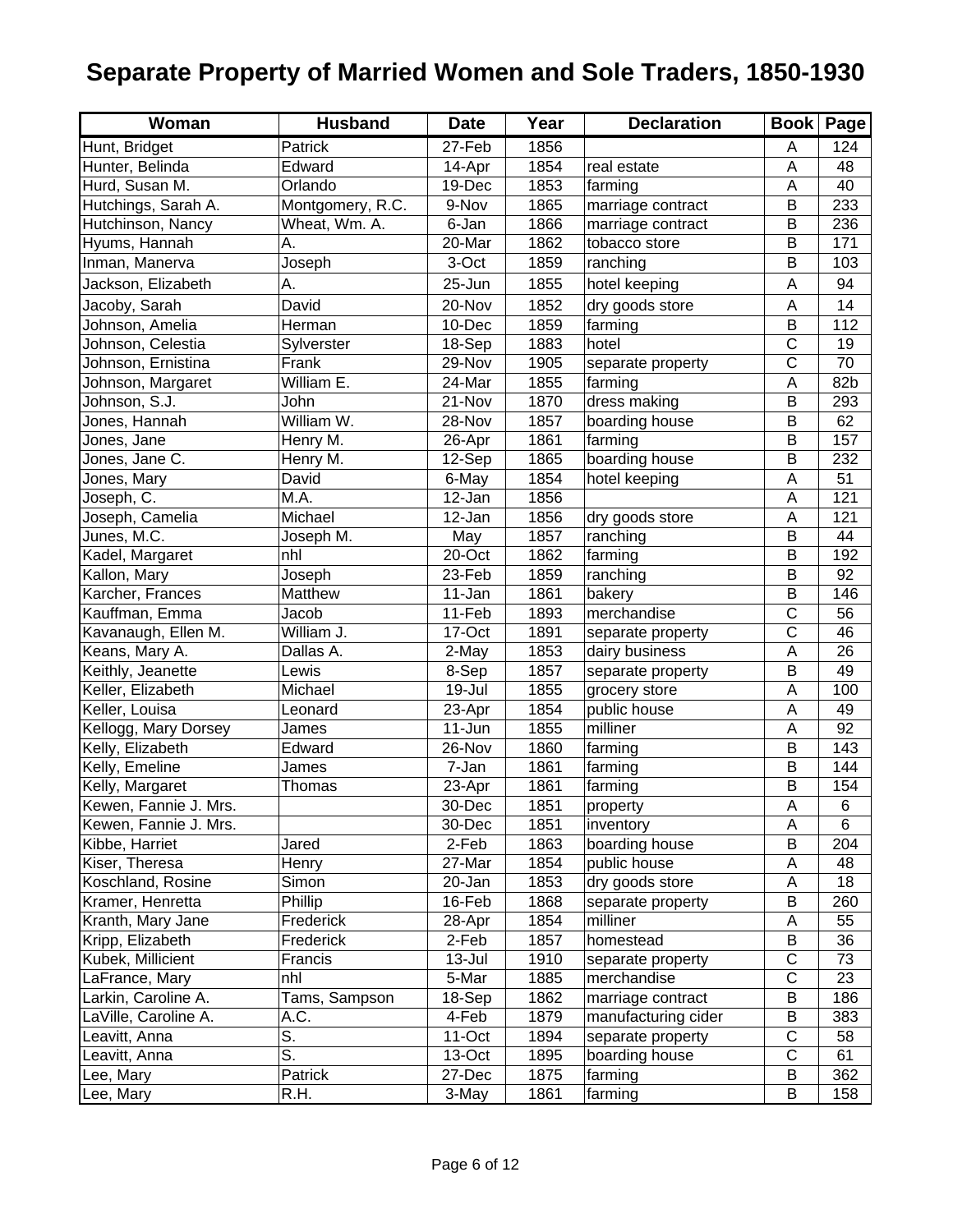| Woman                | <b>Husband</b>       | <b>Date</b>         | Year | <b>Declaration</b>  |                       | <b>Book Page</b> |
|----------------------|----------------------|---------------------|------|---------------------|-----------------------|------------------|
| Lee, Mary Fergerson  | Harvey               | 30-Jul              | 1858 | inventory           | В                     | 80               |
| Lemoine, Prudence B. | Reuben E.            | 25-Mar              | 1861 | farming             | B                     | 153              |
| Letcher, H.A.        | Thomas W.            | 7-Nov               | 1860 | milliner            | B                     | 142              |
| Levy, Cecelia        | Sylvan               | 25-Feb              | 1873 | separate property   | B                     | 316              |
| Levy, Fanny          | Wm.                  | 26-Feb              | 1856 |                     | A                     | 123              |
| Levy, Frances        | William              | 26-Feb              | 1856 | cigar & fruit store | A                     | 123              |
| Lewald, Susan        | Isaac                | 3-Mar               | 1875 | merchandising       | B                     | 328              |
| Lewis, Amelia        | Saul A.              | 7-Apr               | 1886 | separate property   | $\overline{\text{c}}$ | 32               |
| Little, Catherine    | James A.             | 19-Mar              | 1855 | saloon              | A                     | 83               |
| Livingston, Eliza    | L.J.                 | 29-Oct              | 1860 | merchandising       | B                     | 141              |
| Lonell, Mary Jane    | <b>Phillip Smith</b> | 2-Nov               | 1870 | separate property   | B                     | 289              |
| Lovell, Charlotte    | Richard              | 13-Oct              | 1855 | farming             | A                     | 109              |
| Lovell, Charlotte    | Richard              | 13-Oct              | 1855 |                     | Α                     | 109              |
| Lowell, Mary         | deseased             | 18-Feb              | 1857 | dairy farm          | B                     | 39               |
| Lowell, Neettie      | R.E.                 | 15-Jun              | 1876 | separate property   | B                     | 351              |
| Luce, Louisa         | Cheney               | 12-Apr              | 1875 | boarding house      | В                     | 331              |
| Lutz, Mary,          | Alexander            | 30-Oct              | 1857 | laundry             | B                     | 56               |
| Lyon, Adell          | Julius               | 16-Apr              | 1855 | real estate         | A                     | 83b              |
| Mahone, C.F.         | Jno. R.              | 1-Aug               | 1856 | public house        | B                     | $\overline{2}$   |
| Mahone, C.F.         | Jno. R.              | $\overline{1}$ -Aug | 1856 | inventory           | B                     | $\overline{2}$   |
| Mains, Mary A.       |                      | May                 | 1855 | homestead           | A                     | 90               |
| Mara, Cassalone C.   | William              | 6-Apr               | 1853 | milliner            | A                     | 24               |
| Markham, M.C.        | Ralf                 | 16-Apr              | 1856 |                     | A                     | 131              |
| Markham, M.C.        | Ralf                 | 16-Apr              | 1856 |                     | A                     | 131              |
| Markham, Mary C.     | Ralph                | 16-Apr              | 1856 | boarding house      | A                     | 131              |
| Marshall, Rosa       | Levil                | 28-Aug              | 1860 | merchandising       | B                     | 134              |
| Martin, Margaret     | Saml G.              | 30-Jun              | 1860 | separate property   | B                     | 123              |
| Martin, Margaret C.  | Samuel G.            | 30-Jun              | 1860 | boarding house      | B                     | 122              |
| Martin, Sarah E.     | Edward E.            | 16-Apr              | 1892 | farming             | C                     | 53               |
| Marzin, Christina M. | Joseph               | 22-Nov              | 1854 | meat market         | A                     | 74               |
| Mauldin, Millicent   | B.I.                 | $11 -$ Jul          | 1854 | farming             | A                     | 59               |
| Mayer, Correilli     | James A.             | 30-Jun              | 1860 | keeping bar         | B                     | 122              |
| Mayo, Margaret       | Eli                  | 19-Aug              | 1870 | real estate         | B                     | 287              |
| McAbee, Margaret     | S.W.                 | 8-Dec               | 1855 |                     | A                     | 117              |
| McAbee, Margartta    | Sal                  | 8-Dec               | 1855 | farming             | Α                     | 117              |
| McArthur, Emma M.    | Peter C.             | 11 0ct              | 1873 | separate property   | В                     | 323              |
| McCann, Margaret     | Henry                | 19-Aug              | 1861 | clothing store      | В                     | 162              |
| McCarapher, Mary     | John                 | 6-Nov               | 1868 | real estate         | В                     | 256              |
| McCarty, Mary Ellen  | Erb, Lewis           | 27-Jul              | 1872 | marriage contract   | В                     | 306              |
| McCloy, Ellen        | John A.              | May                 | 1865 | real estate         | B                     | 227              |
| McComb, Catherine    | William              | May                 | 1855 | farming             | Α                     | 90               |
| McCormick, Mary H.   | Barton, James M.     | 12-Jul              | 1862 | marriage contract   | B                     | 174              |
| McCormick, Mary H.   |                      | 12-Jul              | 1862 | inventory           | B                     | 179              |
| McCormick, Mary H.   | Hayden, C.C.         | 16-Feb              | 1869 | marriage contract   | B                     | 261              |
| McCormick, Mary H.   | Nielsen, E.          | 16-Feb              | 1869 | marriage contract   | В                     | 261              |
| McDanough, Mary F.   | nhl                  | May                 | 1870 | separate property   | B                     | 279              |
| McGarvey, Catherine  | William              | 19-Oct              | 1854 | farming             | A                     | 70               |
| McGinley, Bertha     | Daniel H             | 3-Jan               | 1907 | separate property   | C                     | 79               |
| McIntyre, Margaret   | Andrew               | 23-Dec              | 1854 | dry goods store     | A                     | 76               |
| McKoe, Mary          | John                 | 5-Aug               | 1870 | dairy farm          | В                     | 284              |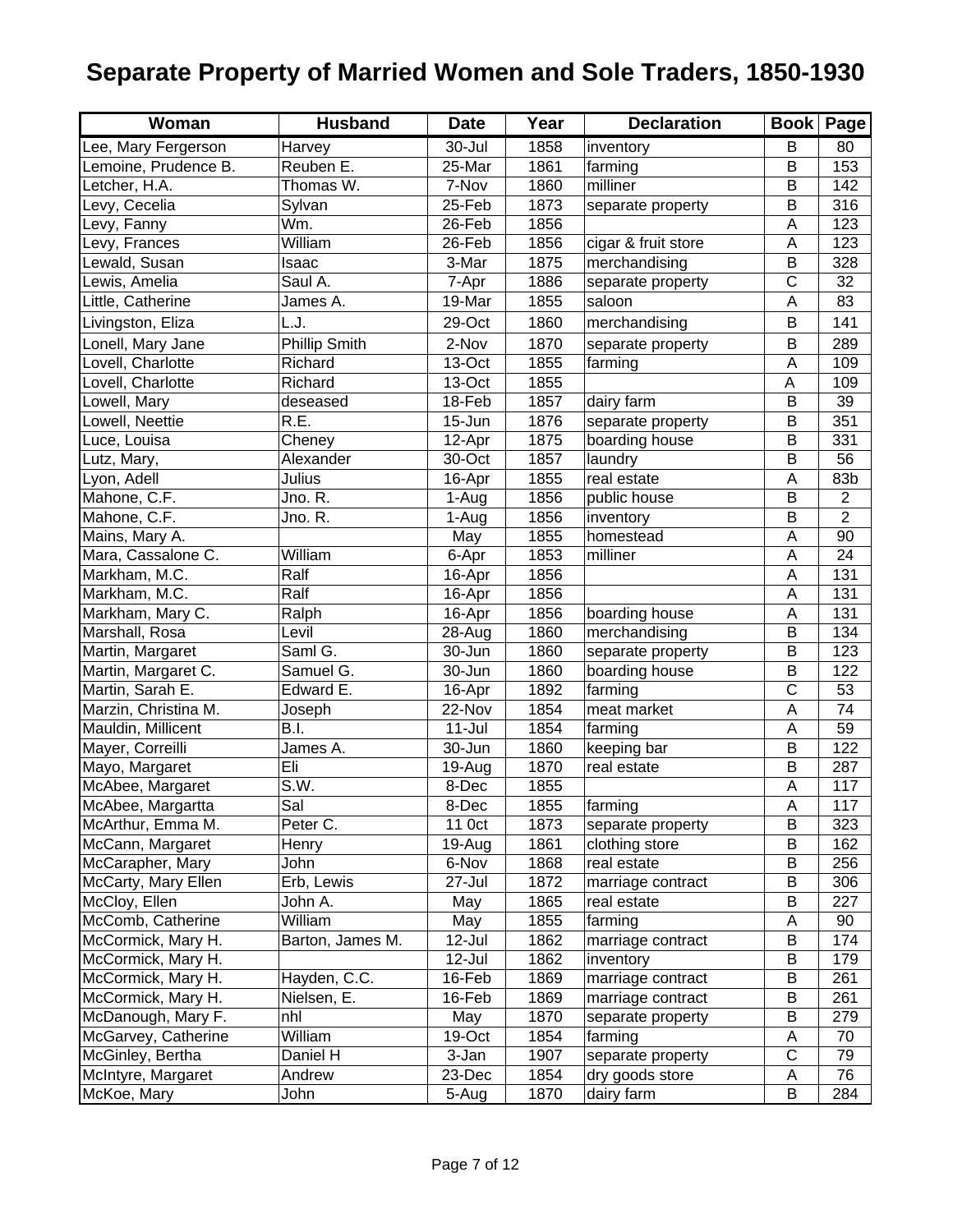| Woman                   | <b>Husband</b> | <b>Date</b> | Year | <b>Declaration</b>    |                       | <b>Book Page</b> |
|-------------------------|----------------|-------------|------|-----------------------|-----------------------|------------------|
| McMahon, Jane           | Patrick J.     | May         | 1860 | hotel keeping         | B                     | 119              |
| McMurray, Susan         | Nathaniel      | May         | 1853 | boarding house        | Α                     | 28               |
| McNamee, John L.        |                | 31-Oct      | 1853 | property              | A                     | 37               |
| McNamee, Mary E.        | John L.        | 6-Jul       | 1853 | real estate           | A                     | 30               |
| McNeil, Margaret        | Nathaniel      | 18-Mar      | 1854 | grocery store         | A                     | 46               |
| Megerle, Lissette       | P.             | 13-Oct      | 1855 | harness making        | A                     | 111              |
| Megerle, Lissette       | P.             | 15-Oct      | 1855 |                       | A                     | 111              |
| Melchoir, Amelia        | J.P.           | 20-Dec      | 1875 | farming               | B                     | 342              |
| Menke, Mary             | Anton          | 14-Nov      | 1870 | farming               | B                     | 291              |
| Meyer, Margurite.J.     | C.H.T.         | 31-Oct      | 1856 | separate property     | В                     | 11               |
| Millar, Margaret J.     | Henry          | 1-Nov       | 1855 |                       | A                     | 113              |
| Miller, Katherine       | Anton          | 15-Dec      | 1865 | brewery               | B                     | 235              |
| Miller, Lizzie B.       | Walter         | 26-Jun      | 1854 | teaching              | A                     | 62               |
| Miller, Lizzie B.       | Walter         | $15-Au$ g   | 1854 | real estate           | A                     | 66               |
| Miller, Margaret J.     | Henry          | 31-Oct      | 1855 | farming               | A                     | 113              |
| Miller, Mary E.         | Jeremiah       | 15-Mar      | 1853 | garden products       | A                     | 25               |
| Mitchell, Mary          | Clarkett, John | 29-Jan      | 1855 | mortgage              | A                     | 79               |
| Mixer, M.C.             | George         | 30-Mar      | 1872 | boarding house        | В                     | 301              |
| Monterichard, Lydie     | Auguste        | 6-Dec       | 1853 | property              | A                     | 54               |
| Monton, Ellen           | August         | 2-Jul       | 1855 | homestead             | A                     | 96               |
| Moon, Hattie            | John H.        | 2-Jan       | 1886 | separate property     | C                     | 28               |
| Morell, Sarah           | widow of John  | 23-Jul      | 1856 | inventory             | B                     | 155              |
| Morin, Catherine        | Benjamin       | 8-Mar       | 1855 | farming               | A                     | 82               |
| Morrell, Jane Matilda   | Jepe           | 18-Jun      | 1854 | property              | A                     | 56               |
| Morrell, Jane Matilda   | Jepe           | 30-Jun      | 1854 | farming               | A                     | 58               |
| Morrill, Susan M.       | Paul           | 5-Nov       | 1863 | separate property     | B                     | 213              |
| Morse, Caroline F.      | John F.        | 3-Jun       | 1854 | real estate           | A                     | 53               |
| Morse, Margaret A.      | O.N.           | 6-Nov       | 1881 | boarding house        | $\overline{\text{c}}$ | 5                |
| Morton, Ellen           | Auguste        | 17-Apr      | 1856 | farming               | B                     | 69               |
| Moulton, Harriet C.     | Benjamin       | May         | 1854 | property              | A                     | 52               |
| Moulton, Harriett       | Brokaw, J.E.   | $29-Sep$    | 1859 | inventory             | В                     | 100              |
| Moulton, Harriett       | Brokaw, J.E.   | 29-Sep      | 1859 | marriage contract     | B                     | 101              |
| Mulcahey, Anne          | Eamonde        | 8-May       | 1854 | farming               | A                     | 51               |
| Muldrow, L.G.Waterhouse | William        | 27-Feb      | 1863 | separate property     | В                     | 206              |
| Murphy, Margaret        |                | 20-Mar      | 1853 | hotel keeping         | Α                     | 24               |
| Murray, Bridget         | Patrick        | 29-Oct      | 1860 | farming               | В                     | 140              |
| Murray, Susannah        | Samuel         | 13-Oct      | 1852 | public house          | A                     | 13               |
| Myers, Jane             | David          | 6-Dec       | 1861 | farming               | B                     | 166              |
| Myers, Rosina           | Konrad Joseph  | 26-Mar      | 1856 | keeping bar & farming | B                     | 68               |
| Naylor, Cerinda         | Thomas. S.     | 20-Mar      | 1859 | real estate           | B                     | 93               |
| Neal Frances.C.         | John           | 5-May       | 1873 | farming               | B                     | 317              |
| Neal, Frances C.        | John           | 5-Oct       | 1855 | farming               | A                     | 108              |
| Nelson, Mary R.         | Clarence A.    | 27-Mar      | 1871 | separate property     | $\mathsf C$           | 74               |
| Neuman, E.              | Isaac          | 20-Mar      | 1856 | merchandising         | A                     | 129              |
| Newman, Isaac           | Elizabeth      | 20-Mar      | 1856 | homestead             | Α                     | 129              |
| Nichley, Mina           |                | 30-Dec      | 1852 | hotel keeping         | A                     | 6                |
| Oakley, Sarah A.        | Aaron D.       | 29-Jun      | 1854 | personal property     | A                     | 57               |
| Oakley, Sarah A.        | Aaron D.       | $10 -$ Jul  | 1855 | public house          | Α                     | 98               |
| O'Callagham, Caroline   | H.H.           | $25 -$ Jul  | 1860 | boarding house        | B                     | 128              |
| O'Donnell, Bridget      | Patrick        | 17-Aug      | 1859 | ranching              | B                     | 96               |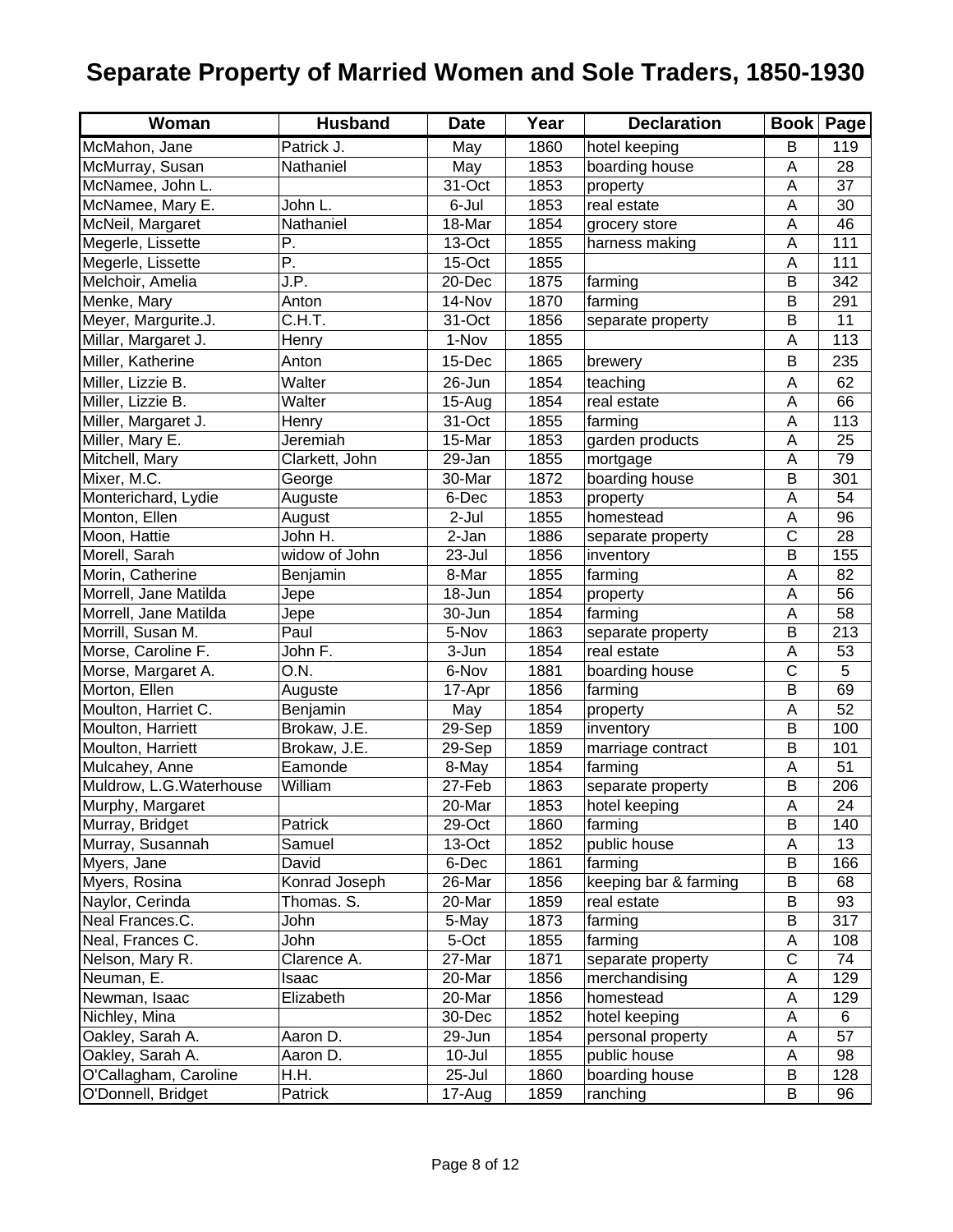| Woman                      | <b>Husband</b>    | <b>Date</b>         | Year | <b>Declaration</b> |              | <b>Book Page</b> |
|----------------------------|-------------------|---------------------|------|--------------------|--------------|------------------|
| Ogg, H.W.                  | nhl               | 27-Jul              | 1872 | boarding house     | B            | 305              |
| O'Hara, Mary               | John              | 14-Feb              | 1863 | farming            | B            | 204              |
| O'Neil, Francis Maria Mrs. |                   | 20-Apr              | 1852 | marriage contract  | A            | 1                |
| Osada, Clara               | H.K.              | 15-Nov              | 1919 | separate property  | C            | 83               |
| Osada, Clara               | H.K.              | 19-Dec              | 1919 | separate property  | $\mathsf{C}$ | 84               |
| Osada, Clara               | H.K.              | $12-Sep$            | 1930 | separate property  | $\mathsf C$  | 85               |
| Palmer, Emily J.           | Thomas W.         | 14-Apr              | 1875 | separate property  | B            | 334              |
| Palmer. Harriet K.D.       | Charles           | $\overline{1}$ -Sep | 1857 | separate property  | B            | 47               |
| Pardee, Martha C.          | F.F.              | 16-Dec              | 1859 | farming            | B            | 112              |
| Patterson, Mary B.         | E.W.              | $4-Feb$             | 1865 | separate property  | B            | 221              |
| Peck, Sarah                | George            | 10-Feb              | 1855 | market             | A            | 80               |
| Perin, Mary F.             | E.R.              | $7 - Aug$           | 1854 | farming            | A            | 60               |
| Perrin, Mary F.            | Edward            | 8-Oct               | 1855 | farming            | A            | 113              |
| Perrin, Mary F.            | E.R.              | 1-Nov               | 1855 |                    | A            | 112              |
| Perrin, Mary F.            | nhl               | 17-Nov              | 1862 | boarding house     | В            | 200              |
| Perry, Margarette          | nhl               | 10-Aug              | 1866 | farming            | B            | 239              |
| Phillips, Sophia M         | John D.           | 21-Jun              | 1855 | hotel keeping      | A            | 93               |
| Phillips, Sophia M         | John D.           | 21-Jun              | 1855 | inventory          | A            | 93               |
| Pineschaiver, R.           |                   | 18-Dec              | 1855 |                    | A            | 119              |
| Pinnental, J.              | Salazar, D.S.C.P. | 17-Nov              | 1864 | marriage contract  | B            | 218              |
| Pinschauver, Rogina        | Jacob             | 18-Dec              | 1855 | dry goods store    | A            | 119              |
| Politz, Alice              |                   | 8-Jun               | 1853 | property           | A            | 30               |
| Pollock, Pricilla          | James             | 12-Dec              | 1855 | farming            | A            | 118              |
| Pollock, Pricilla          | Jas.              | 12-Dec              | 1855 |                    | A            | 118              |
| Porter, Mary A.            | Thomas            | 22-Nov              | 1861 | farming            | B            | 164              |
| Powell, Martha             | Joseph            | $3-$ Sep            | 1855 | farming            | A            | 103              |
| Price, Eva                 | William           | $2-Aug$             | 1875 | merchandising      | B            | 338              |
| Prindle, L.A.              | William H.        | $3-Aug$             | 1857 | milliner           | B            | 46               |
| Prindle, L.A.              | Wm. H.            | 24-Sep              | 1857 | separate property  | B            | 51               |
| Raeder, Elizabeth          | John              | 9-Jun               | 1856 | farming            | Α            | 138              |
| Raymond, Amelia            | Hogeland, S.      | 19-Oct              | 1857 | marriage contract  | В            | 54               |
| Reader, Elizabeth          | John              | 9-Jun               | 1856 |                    | A            | 136              |
| Redler, Anna               | Harry             | $25 -$ Jul          | 1919 | separate property  | C            | 82               |
| Reynolda, Lewis            | Anna J.           | May                 | 1856 | homestead          | A            | 136              |
| Reynolds, Susan M.         | Colonel           | $11 -$ Jul          | 1861 | dress making       | B            | 159              |
| Richardson, Caroline A.    | Parsons           | 11-Sep              | 1854 | farming            | A            | 67               |
| Ricker, Mary               | Samuel            | 28-Feb              | 1854 | farming            | A            | 45               |
| Rickness, Pauline          | Williams, James   | 12-Dec              | 1856 | marriage contract  | B            | 18               |
| Rider, Nancy A.            | John              | 7-Nov               | 1854 | farming            | Α            | 73               |
| Riley, Mary                | Patric            | 4-Apr               | 1855 |                    | Α            | 82b              |
| Rippstein, Mary            | Jacob             | 8-Nov               | 1854 | farming            | A            | 73               |
| Roach, Margaret            | Charles           | $21 -$ Jul          | 1860 | separate property  | B            | 127              |
| Robbins, Eliza             | Solomon B.        | 3-Oct               | 1853 | real estate        | Α            | 33               |
| Roberts, Jane              | Thomas            | 8-Dec               | 1858 | boarding house     | B            | 88               |
| Robinson, Caroline         | William H.        | 15-Dec              | 1856 | trimmings shop     | B            | 21               |
| Robinson, Elizabeth        | J.R.              | 14-Nov              | 1876 | separate property  | B            | 359              |
| Robinson, Elizabeth        | J.R.              | 26-Apr              | 1877 | boarding house     | B            | 364              |
| Robinson, Mary Ann L.      | Lewis, John       | May                 | 1855 | separate property  | A            | 87               |
| Rodrigues, Mary Ann        | Francisco         | 26-Apr              | 1859 | inventory          | B            | 94               |
| Roll, Silva                | James             | 10-Dec              | 1859 | farming            | B            | 111              |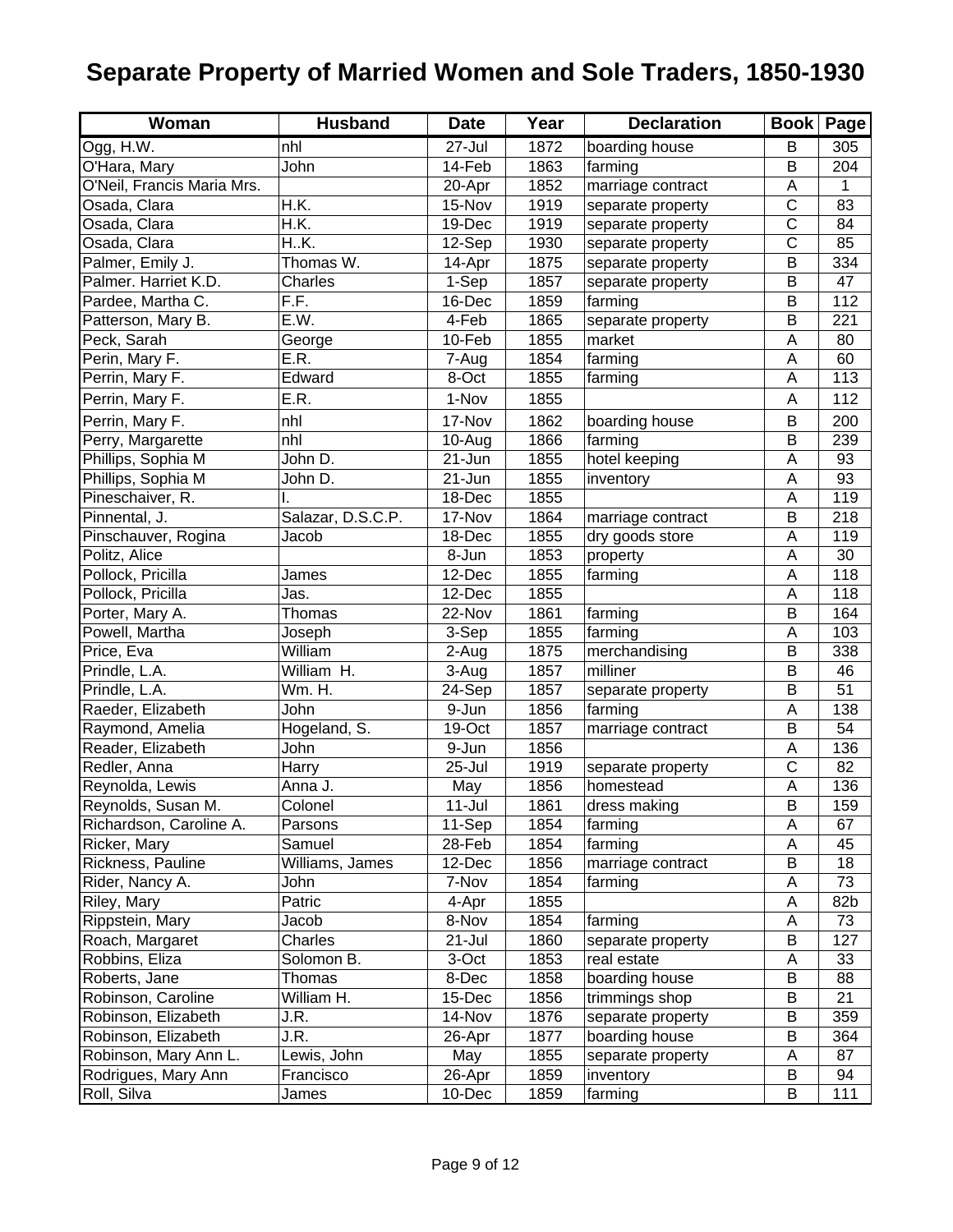| Woman                     | <b>Husband</b> | <b>Date</b>          | Year | <b>Declaration</b>          |              | <b>Book Page</b>        |
|---------------------------|----------------|----------------------|------|-----------------------------|--------------|-------------------------|
| Romeo, Barbara.           | Louis          | 19-Sep               | 1856 | watch making                | B            | 5                       |
| Rooney, Bridget           | Patrick        | 26-Nov               | 1855 | farming                     | A            | 116                     |
| Rosenthal, Augusta        | Joseph         | 24-Apr               | 1877 | merchandising               | B            | 366                     |
| Rotchford, Mary           | Luke           | 5-Aug                | 1870 | grocery store               | B            | 282                     |
| Royer, Margaret           | William B.F.   | 1-Jun                | 1858 | farming                     | B            | 74                      |
| Ryan, Mary                | Andrew         | $11-Sep$             | 1858 | confectionary store         | B            | 82                      |
| Sands, Mary M.            | D.             | 14-Jul               | 1856 | candy & ice cream           | A            | 143                     |
| Sands, Mary M.            | D.             | $15 -$ Jul           | 1856 |                             | Α            | 145                     |
| Schindler, Helen          | nhl            | 29-Oct               | 1880 | restaurant                  | В            | 390                     |
| Schoolcraft, Mary T.      |                | 18-Apr               | 1851 | contract                    | A            | $\overline{\mathbf{4}}$ |
| Scofield, Lucy A.         | H.A.           | Apr                  | 1856 |                             | A            | 130                     |
| Scofield, Lucy Ann        | H.A.           | 8-Apr                | 1856 | milliner                    | A            | 130                     |
| Scott, Anna L.            | J.H.           | 25-Nov               | 1854 | hotel keeping               | A            | 75                      |
| Scudder, Belinda          | O.             | $11-Sep$             | 1862 | separate property           | B            | 184                     |
| Selden, Jane              | James M.       | 5-Dec                | 1861 | farming                     | B            | 165                     |
| Seymour, Margaret         | J.S.           | 2-Oct                | 1860 | hotel keeping               | B            | 138                     |
| Shaefer, Thekle           | George         | 10-Jan               | 1861 | farming                     | В            | 145                     |
| Shaff, Mary               | S.W.           | May                  | 1876 | grocery store               | В            | 347                     |
| Shea, Anna R.             | Roland H.      | 11-Nov               | 1859 | milliner                    | B            | 105                     |
| Shea, Anna R.             | Roland H.      | 11-Nov               | 1859 | milliner                    | B            | 107                     |
| Shepherde, Rosetta C.     | Jim            | $29-Sep$             | 1854 | printing                    | A            | 68                      |
| Shultz, Amalie            | Herman         | 4-Feb                | 1858 | billiards & drinking saloon | B            | 63                      |
| Simon, Eugenia            | Ludovic        | 23-Oct               | 1882 | farming                     | $\mathsf{C}$ | 15                      |
| Skillen, Mary             | William C.     | 14-Dec               | 1868 | separate property           | B            | 258                     |
| Skillen, Mary L.          | nhl            | $\overline{12}$ -Aug | 1870 | real estate                 | B            | 286                     |
| Slight, Jane              | Enos F.        | 7-Oct                | 1857 | inventory                   | B            | 53                      |
| Slight, Jane              | Enos F.        | $9-Dec$              | 1857 | separate property           | B            | 63                      |
| Slight, Jane              | Enos F.        | May                  | 1858 | inventory                   | B            | 73                      |
| Slyter, Alice             | George M.      | $\overline{1}$ 2-Aug | 1881 | separate property           | C            | 3                       |
| Smith Cornelia M.         | Joseph W.      | 14-Apr               | 1862 | hotel keeping               | B            | 172                     |
| Smith, Amy A.             | Orrin          | 2-Jan                | 1854 | hotel keeping               | A            | 41                      |
| Smith, Caroline           | MacKey, Henry  | May                  | 1855 | separate property           | Α            | 86                      |
| Smith, Caroline E.        | William F.     | 4-Dec                | 1885 | separate property           | C            | 27                      |
| Smith, Catherine M.       | J.Clark        | May                  | 1858 | inventory                   | B            | 72                      |
| Smith, Jane               | Charles        | 20-Jun               | 1860 | separate property           | B            | 121                     |
| Smith, Margaret A.        | Reel, John     | 17-Dec               | 1869 | separate property           | B            | 274                     |
| Southworth, Naomi         | Jas J.         | 8-Mar                | 1862 | hotel keeping               | В            | 171                     |
| Spear, Lemina B. (Owen)   | James          | 15-Jan               | 1854 | separate property           | B            | 32                      |
| Spillner, Lenore W.       | Lewis          | $13 -$ Jul           | 1881 | private hospital            | C            | 1                       |
| Springer, Maria           | nhl            | 3-Jun                | 1872 | milliner                    | B            | 303                     |
| Srdyreaves, Agnes         | William        | 12-Oct               | 1853 | general trading             | A            | 35                      |
| St.John, Sarah E.         | James B.       | 18-Jun               | 1860 | milliner                    | B            | 120                     |
| Stames, Caroline (Roland) | Nathan         | 11-Jan               | 1853 | property                    | A            | 17                      |
| Stephenson, Charlotte R.  | D.             | 9-Feb                | 1860 | boarding house              | B            | 116                     |
| Stevens, Jane             | Daniel St.C.   | 25-Nov               | 1859 | inventory                   | B            | 109                     |
| Stow, Mary A.             | Henry M.       | 3-Dec                | 1856 | separate property           | B            | 13                      |
| Strand, A.M.              | W.A.           | 31-Mar               | 1915 | electrical goods            | C            | 75                      |
| Strickler, Rosa           | Isaac C.       | May                  | 1853 | confectionary store         | Α            | 27                      |
| Strobeck, Margaret.       | Conners, James | 3-Sep                | 1872 | separate property           | В            | 308                     |
| Stuhlinger, Catherine     | Miller, Anton  | 16-Aug               | 1860 | marriage contract           | В            | 133                     |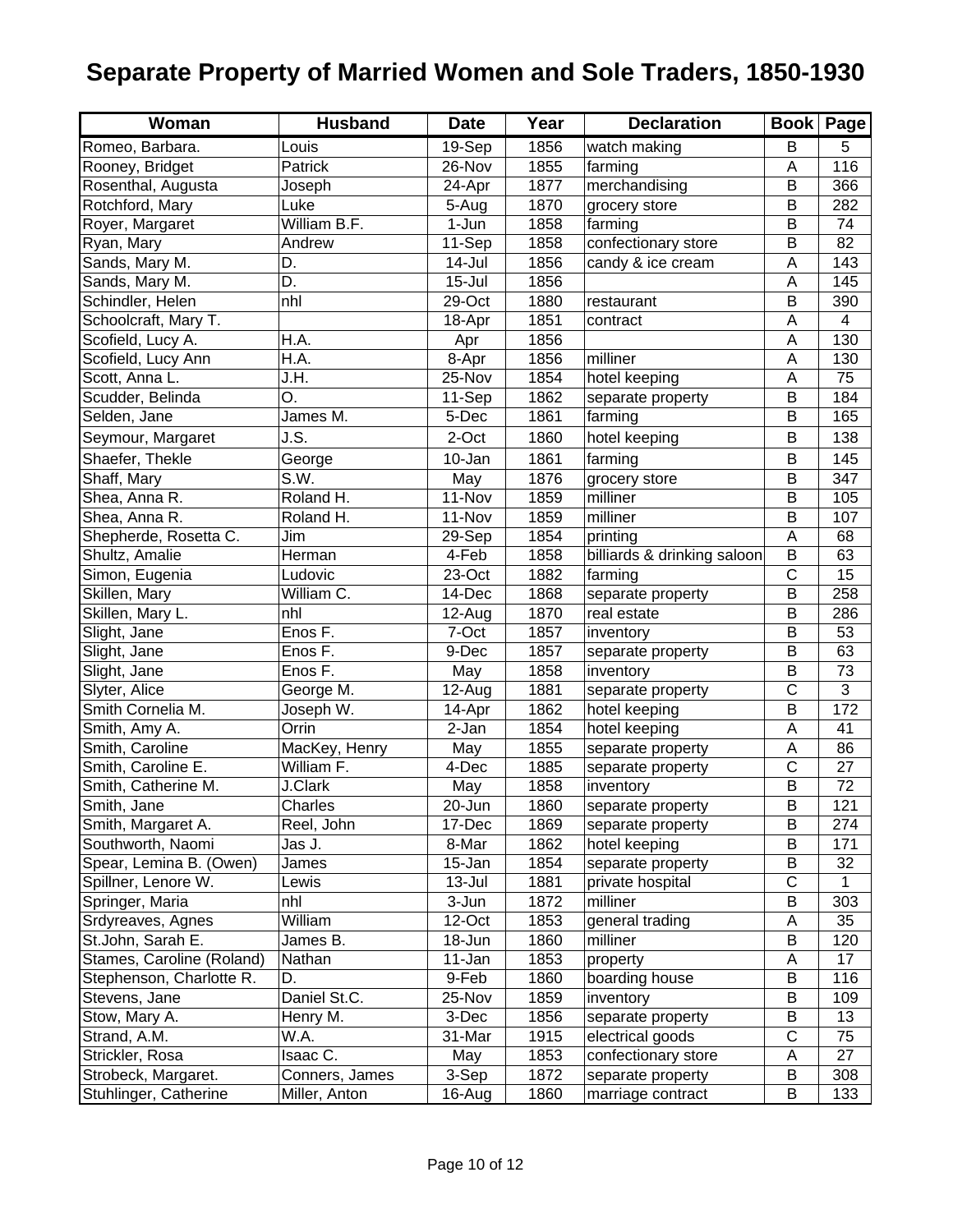| Woman                  | <b>Husband</b>  | <b>Date</b> | Year | <b>Declaration</b>     |   | <b>Book Page</b> |
|------------------------|-----------------|-------------|------|------------------------|---|------------------|
| Swantson, Nancy        | Charles         | 21-Mar      | 1881 | separate property      | В | 393              |
| Sweetser, Sarah S.     | A.C.            | 23-Dec      | 1853 | personal property      | A | 40               |
| Swelling, Maria L.     | nhl             | 12-Nov      | 1873 | dress making           | B | 322              |
| Swezy, Anna L.         | Charles E.      | $15-Aug$    | 1910 | separate property      | C | 74               |
| Swift, Lydia J.        | Elijah          | 6-Sep       | 1861 | boarding house         | B | 163              |
| Swift, Lydia J.        | Ε.              | 8-Jan       | 1869 | real estate            | B | 259              |
| Thayer, Julia D.       | Frederick       | 29-Jan      | 1853 | house & property       | A | 19               |
| Thiele, Frederika      | Henry G.        | $21-Sep$    | 1857 | homestead              | B | 49               |
| Thiele, Fredrika       | Henry G.        | 17-Nov      | 1862 | washing & ironing      | B | 201              |
| Thomas, Josephine      | Kasper          | 25-Feb      | 1858 | grocery store          | B | 65               |
| Thomas, Roxina E.      | F.A.            | 28-Jul      | 1854 | hotel keeping          | Α | 59               |
| Thomasson, D.A.        | A.H.            | 17-Jul      | 1858 | farming                | B | 78               |
| Thomasson, D.A.        | A.H.            | 17-Jul      | 1858 | inventory              | B | 79               |
| Thomell, Agnes B.      | Thompson, T.J.  | 28-Sep      | 1862 | separate property      | B | 310              |
| Thompson, Louisa F.    | Nathaniel       | 15-Feb      | 1853 | hotel keeping          | Α | 21               |
| Thompson, Mary A.      | Thomas G.       | 11-Feb      | 1861 | farming                | В | 169              |
| Tilden, S.M.           | Jno. B.         | 15-Dec      | 1859 | boarding house         | B | 113              |
| Tilden, Sophie M.      | John B.         | 7-Jan       | 1859 | inventory              | В | 114              |
| Tilden, Sophie M.      | John B.         | 26-Nov      | 1862 | boarding house         | B | 202              |
| Tingman, Sarah E.      | John            | 11-Jan      | 1860 | boarding house         | B | 147              |
| Tingman, Sarah E.      | John            | 13-Oct      | 1862 | separate property      | B | 188              |
| Torrey, Mary A,        | nhl             | 15-Nov      | 1862 | boarding house         | B | 198              |
| Torrey, Mary A.        | Midian          | 13-Dec      | 1853 | boarding house         | A | 42               |
| Traflon, Almira        | Α.              | 6-Jul       | 1855 | farming                | A | 97               |
| Trafton, Sarah (widow) |                 | $30 - Dec$  | 1856 | inventory              | B | 26               |
| Trestler, Margaretha   | Vincent         | 10-Oct      | 1860 | keeping bar            | B | 140              |
| Trestler, Margretha    | Vincent         | 1-Nov       | 1855 | coffee house           | A | 114              |
| Tristler, Margretta    | Vincent         | 1-Nov       | 1855 |                        | A | 114              |
| Trotter, Emma G.       |                 | 27-Jan      | 1853 | saloon                 | A | 20               |
| Turner, Ellen E.       | Albeon G.       | 26-Dec      | 1854 | boarding house         | A | 77               |
| Tyler, Martha S.       | Stephen C.      | 8-Aug       | 1862 | farming                | B | 230              |
| Uhl, George            | Rachel          | 3-Jul       | 1881 | separate property      | C | 1                |
| Uhl, Rachael           | George          | 28-Jul      | 1875 | midwife/boarding house | B | 336              |
| VanGlahn, Augusta      | Frederick       | $12-Sep$    | 1860 | farming                | B | 135              |
| Wadsworth, T.L.        | <b>Buckhout</b> | 21-Nov      | 1859 | inventory              | B | 108              |
| Wail, Margaret         | Andrew          | 19-Oct      | 1854 | farming                | Α | 70               |
| Waldman, Elizabeth     | nhl             | 24-Dec      | 1872 | dairy farm             | В | 315              |
| Wales, Sarah M.        | Charles P.      | May         | 1854 | dry goods store        | Α | 53               |
| Wallace, Mary B.       | M.H.            | 26-Aug      | 1859 | inventory              | B | 97               |
| Wallis, Sarah          | Joseph S.       | $15 - Aug$  | 1854 | property               | Α | 63               |
| Walteamath, Anne Marie | H.C.            | 29-Jan      | 1855 | saloon                 | A | 79               |
| Warren, Julie A.B.     | Mason P.        | 22-Oct      | 1853 | property               | Α | 36               |
| Waters, Ann Maria      | John E.         | 30-Oct      | 1857 | boarding house         | B | 51               |
| Weaver, Mary Elizabeth | H.A.            | 8-May       | 1874 | separate property      | B | 352              |
| Wertheim, Eliza        | nhl             | 20-Apr      | 1883 | saloon                 | С | 17               |
| West, Eliza            | William         | 4-Jun       | 1873 | boarding               | B | 319              |
| Weston, E.M.           | Chas W.         | 30-Oct      | 1869 | separate property      | Β | 272              |
| Whaling, Francis       | J.I.            | 23-Feb      | 1860 | farming                | В | 117              |
| White, Arabella        | Alexander       | 29-Apr      | 1854 | farming                | A | 50               |
| White, Susan           | James           | 15-Dec      | 1856 | thread & needle shop   | B | 20               |